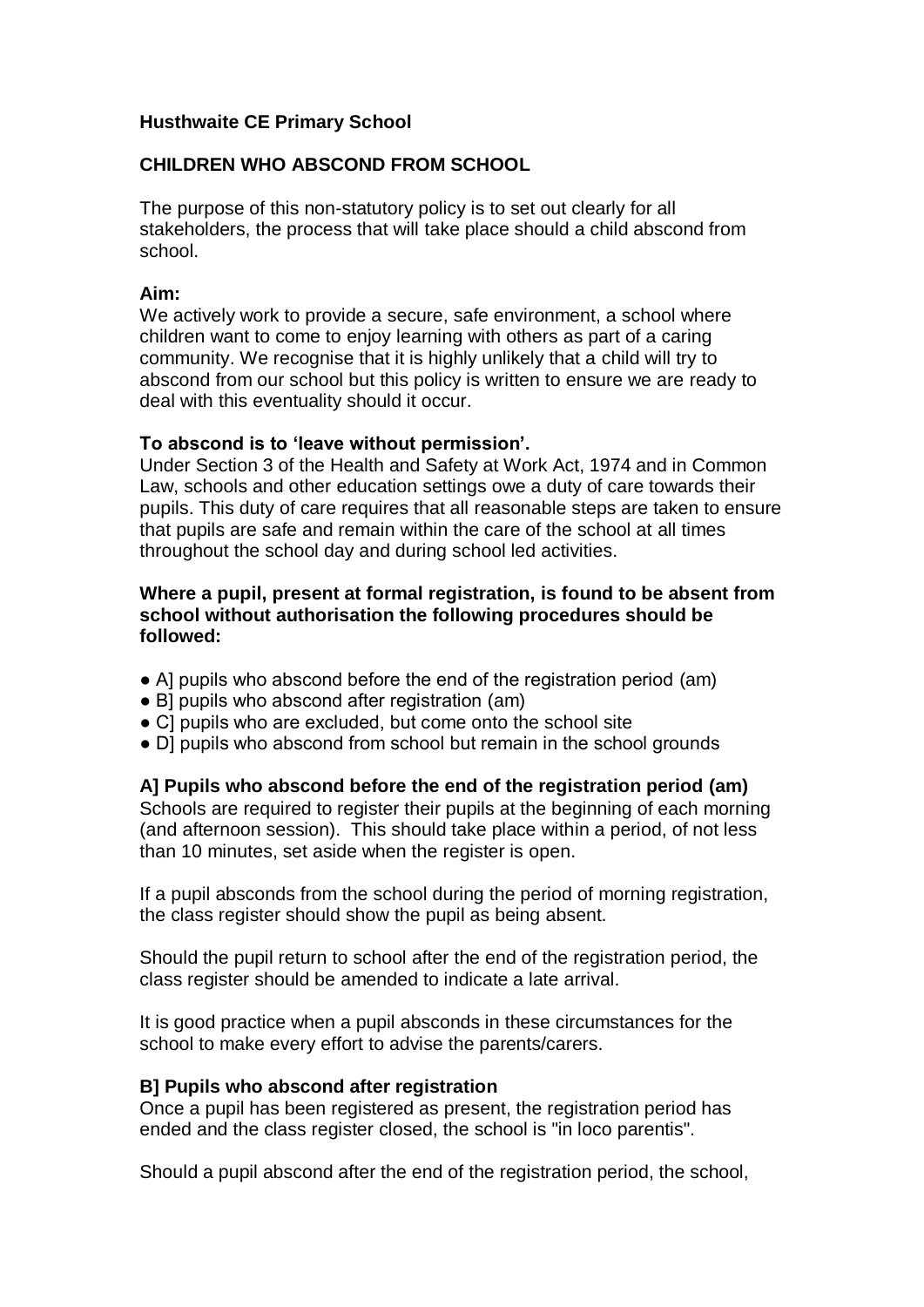technically, remains "in loco parentis".

Every attempt should be made to contact the parents/carers to advise them that their child has absconded from school. When parents/carers are contacted, it should be made clear that the responsibility for their child is being passed back to them.

Contact with parents/carers should be by telephone in the first instance. In all circumstances, it is advisable to record details of attempts to establish contact. If the parents/carers are contacted, the attendance register should be amended to show unauthorised absence.

If the parents/carers cannot be contacted, the attendance register should remain unamended. At this stage you may wish to contact your local Police Station to seek assistance. However, the responsibility for the pupil remains with the school.

#### **C] Pupils who are excluded but come onto the school site**

If a pupil is excluded, either for a fixed period or permanently, he/she should not be on the school site.

Should an excluded pupil appear on the school site, he/she should be asked to leave. If the pupil refuses, or is causing a nuisance or disturbance which requires action, the school should, in the first instance, make every effort to contact the parents/carers to ask them to remove their child from school property.

If the parents/carers are either not contactable, or are not able to remove their child from school property, the Police should be contacted for assistance.

#### **D] Pupils who abscond from school but remain in the school grounds** The general advice in these circumstances is that school staff should not pursue the pupil or try to force her/him back into school.

However, there may be circumstances where school staff will need to use their judgement, knowledge of the pupil and assessment of the pupil's safety in deciding what to do.

A pupil's age, vulnerability and other factors need to be taken into account. For example, it may be dangerous to let a particular pupil wander about the school grounds.

The demeanour of the pupil will need to be taken into account. If the pupil is upset or angry, care must be given to how he/she is approached.

The size of the pupil will also be important in judging whether to try to approach her/him.

In all cases, **staff should not place themselves in situations of potential danger**.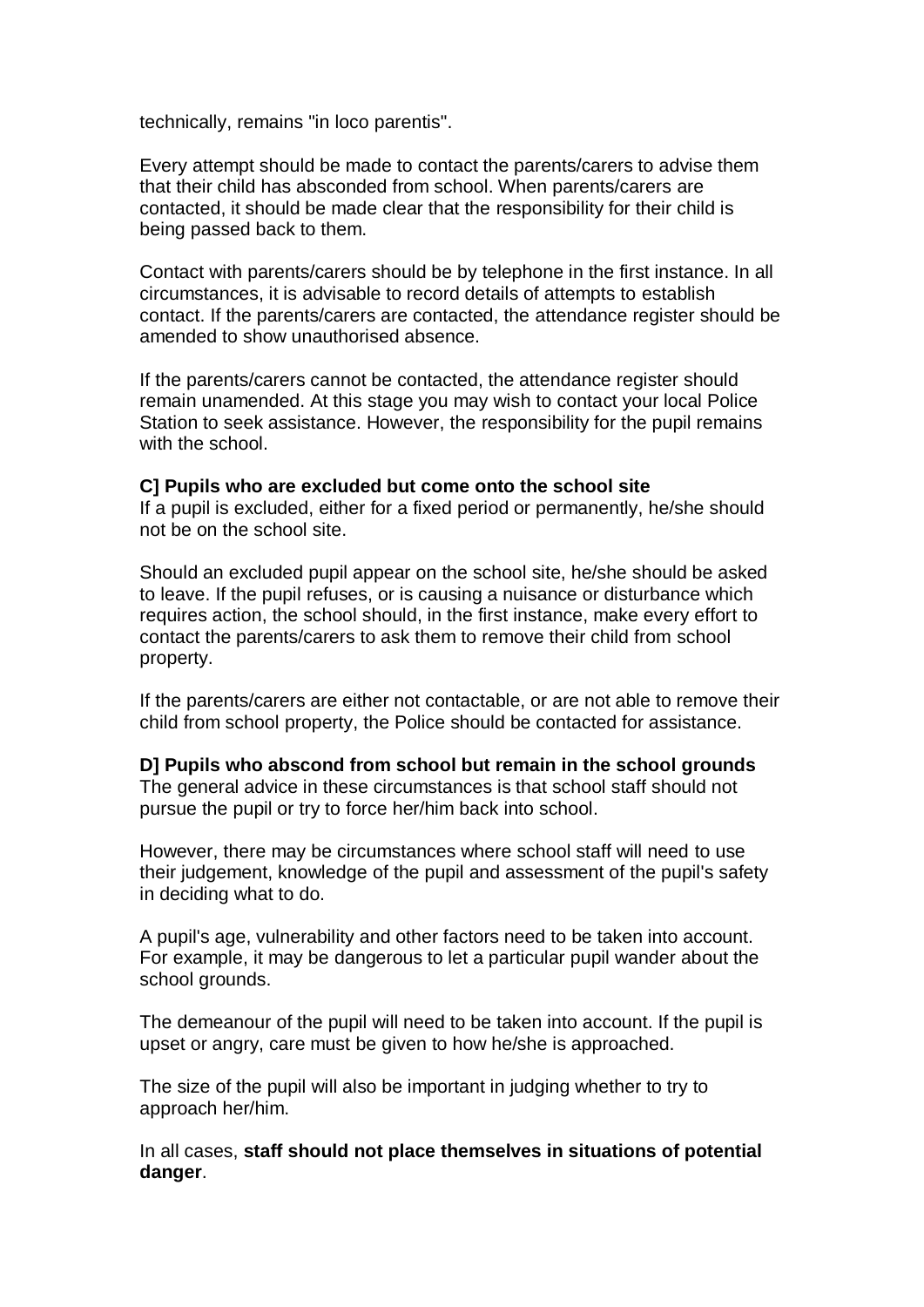### **Pupils who return to school after absconding**

Most pupils who abscond will do so as a result of a specific incident which may have taken place either at school, at home or on the way to school.

For those pupils who return to school either by their own choice, with parental support or following intervention by a member of staff, thought should be given to their welfare. They are likely to be in need of support, understanding and perhaps some time apart from their peers.

### **Parent & Carers**

Parents / carers of pupils are responsible for supporting the work of the school. They are responsible for encouraging their children to keep to all school procedures and policies.

Once school has informed the parents that their child has absconded, parents and carers are responsible for actively supporting the school with the subsequent procedures and actions. This could include coming to school to help secure the safety of the child after he / she has absconded as well as meeting with the head teacher in order to agree subsequent actions.

#### **Monitoring and evaluation**

Each incident will be recorded monitored and evaluated. Individual Risk assessment for pupil amended if needed.

#### **Procedures**

If a pupil is suspected of leaving the school site without permission, in an emotional state:

1. The member of staff will alert the headteacher or (in her absence) the deputising teacher.

If the pupil(s) has left the immediate vicinity of the school grounds and is no longer visible then the SLT will make a decision as to how to take matters further which will take into account the age of the student, the prevailing weather conditions, the nature of the incident which led to the pupil absconding, the pupil's previous history of being involved in episodes of absconding and their outcomes.

2. If there is no doubt that the pupil has absconded, the school will contact the pupil's parent to inform them and call the police. Staff will not chase or follow the pupil as this could lead to the pupil wandering further afield, acting impetuously or causing a traffic accident.

3. If the child is within an easy distance of the school, staff are not to engage in conversation as the child might be in a distressed state and unable to act in a controlled manner. This would mean there is still the potential for traffic accidents.

4. If the child appears to be missing but there is no evidence that he / she has left the site, a quick but thorough search of the site should be conducted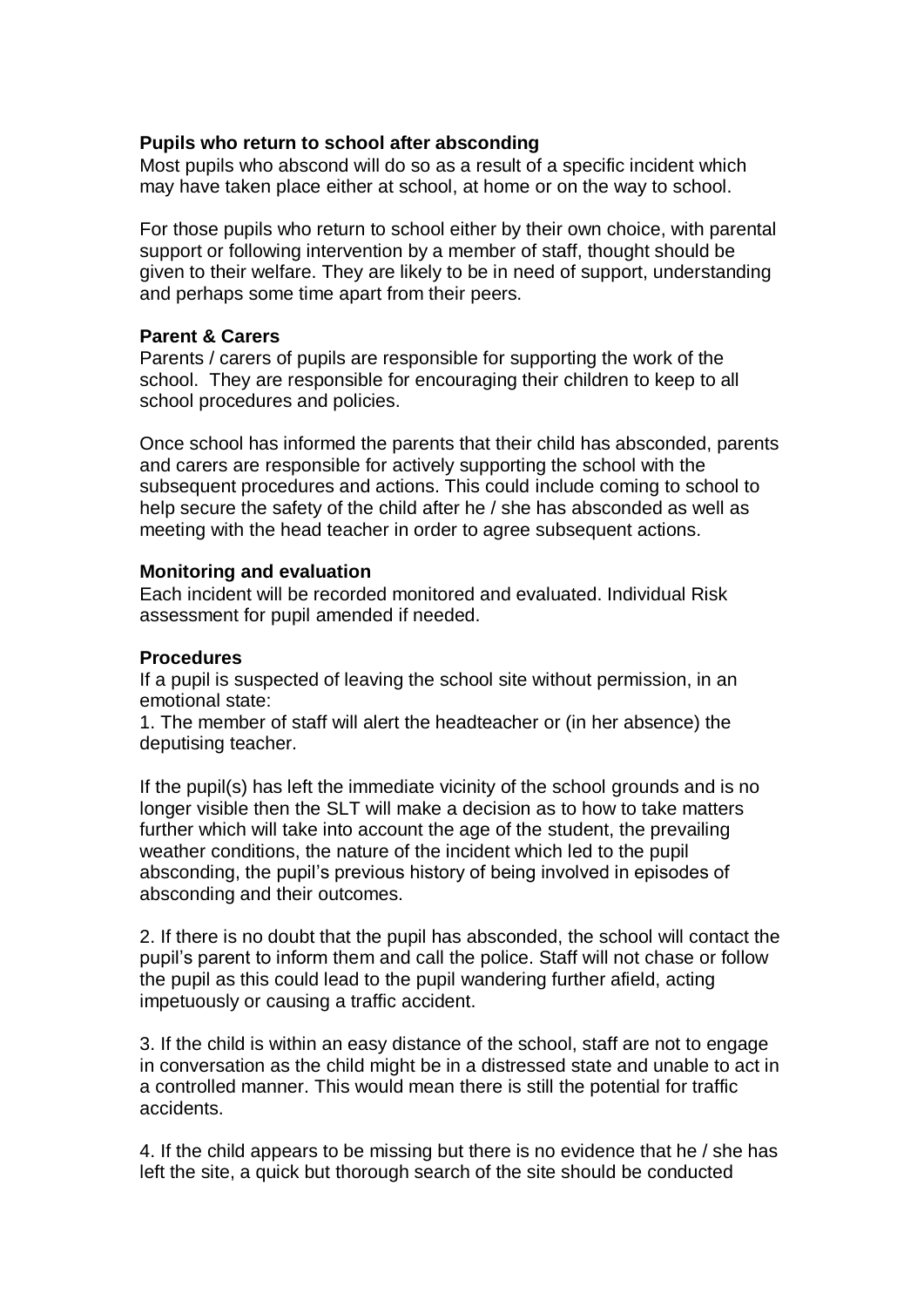before the parents / police are informed.

5. If the pupil returns of his / her own volition, parents and (if necessary) the police will be informed. Upon his or her return to school, and when the student is calm, the student must be seen by the SLT so that the reasons for absconding may be discussed in detail. At this point a decision will be made as to the appropriateness of further actions. A written report will be filed on the incident.

6. If possible the pupil who has absconded should be brought back to school the same day. The parent, child and head teacher will then discuss the issues and any consequences. This policy will be discussed. An agreement will be written, giving details of the incident and agreed actions. See appendix A, B and C.

7. If the child absconds for a second time in the same academic year, the head teacher may consider a fixed term exclusion.

If the head teacher / deputising teacher is aware that a pupil is not acting emotionally but has left the school grounds by choice, the above procedures may be adapted.

Agreed:

Review: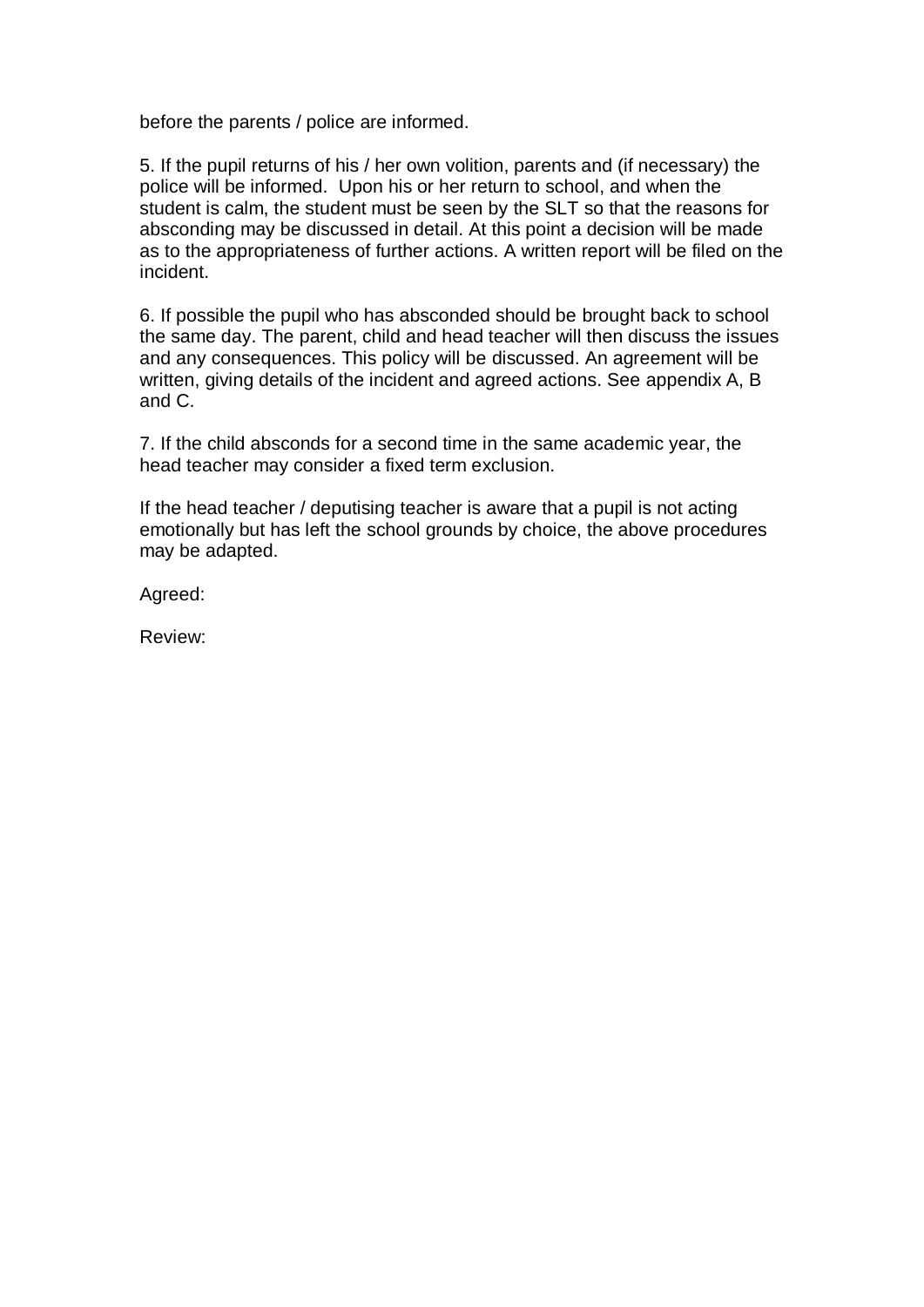# **Appendix A:**

Agreement following a pupil absconding from school

(To be completed by the head teacher or deputising teacher and attached to appendix B and C)

Child: \_\_\_\_\_\_\_\_\_\_\_\_\_\_\_\_\_\_\_\_ Date: \_\_\_\_\_\_\_\_\_\_\_\_\_\_\_\_\_\_\_\_

Record of incident:

An agreement has been reached following this absconding incident. Actions have been agreed in order to help this pupil feel happy and safe in school (Appendices A, B and C).

School will support this agreement by:

**School** 

1.

2.

Signed: \_\_\_\_\_\_\_\_\_\_\_\_\_\_\_\_\_\_\_(Head teacher / deputising member of staff)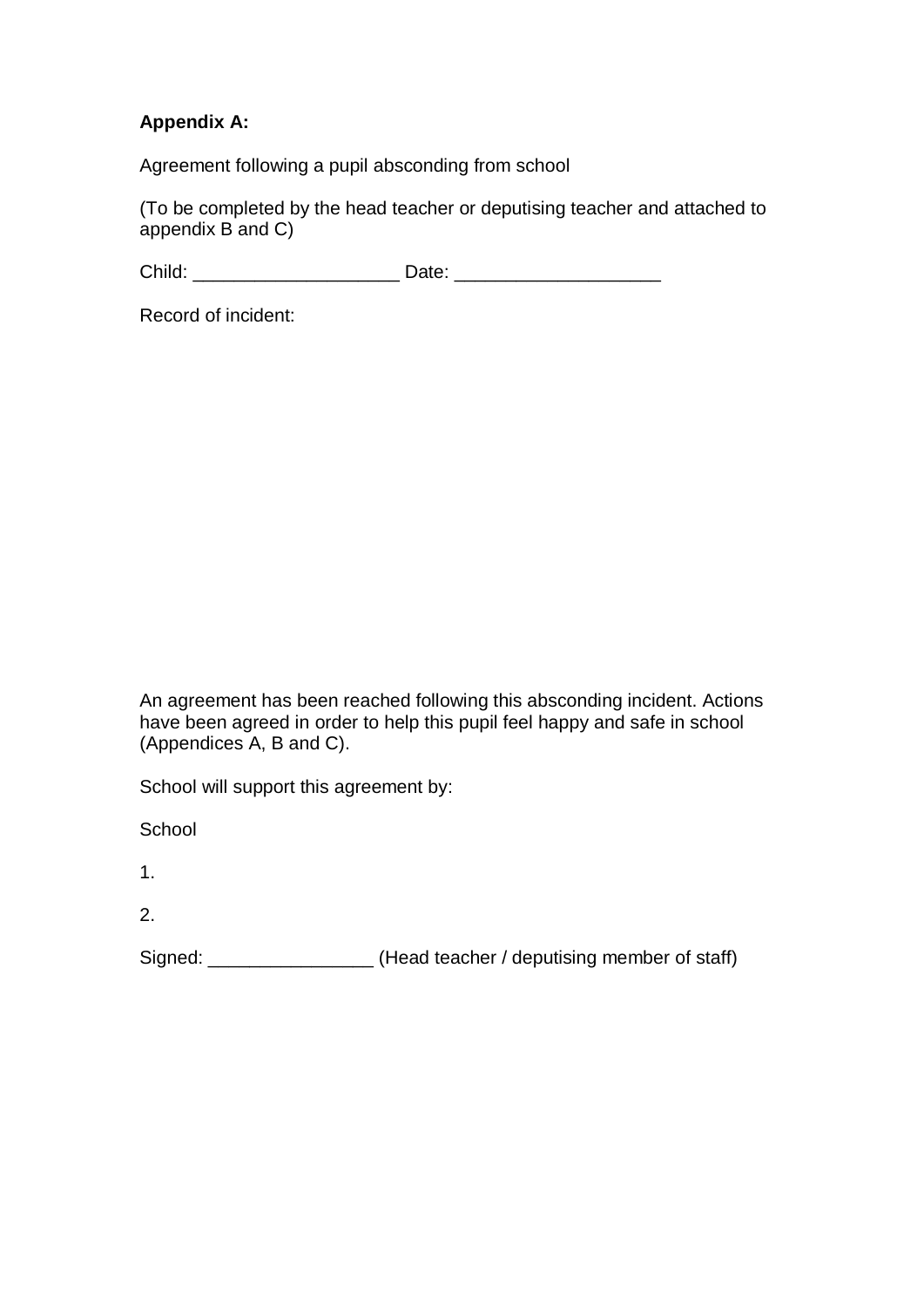# **Appendix B: Parental Agreement**

(To be completed by the parent or carer)

I have read the record of the absconding incident (Appendix A). I wish to make the following comments relating to the incident (optional):

I understand that it is always unacceptable for my child to leave the school site without permission and a repeated action of this nature might result in the school following exclusion procedures.

I understand that the following actions have been agreed in order to help my child be happy and safe in school. I know my child needs to keep to the school rules and not leave the school grounds without permission. I understand that there are agreed actions for all parties involved. For my part, I will support this agreement by:

Parent

1.

2.

Signed: (Parent)